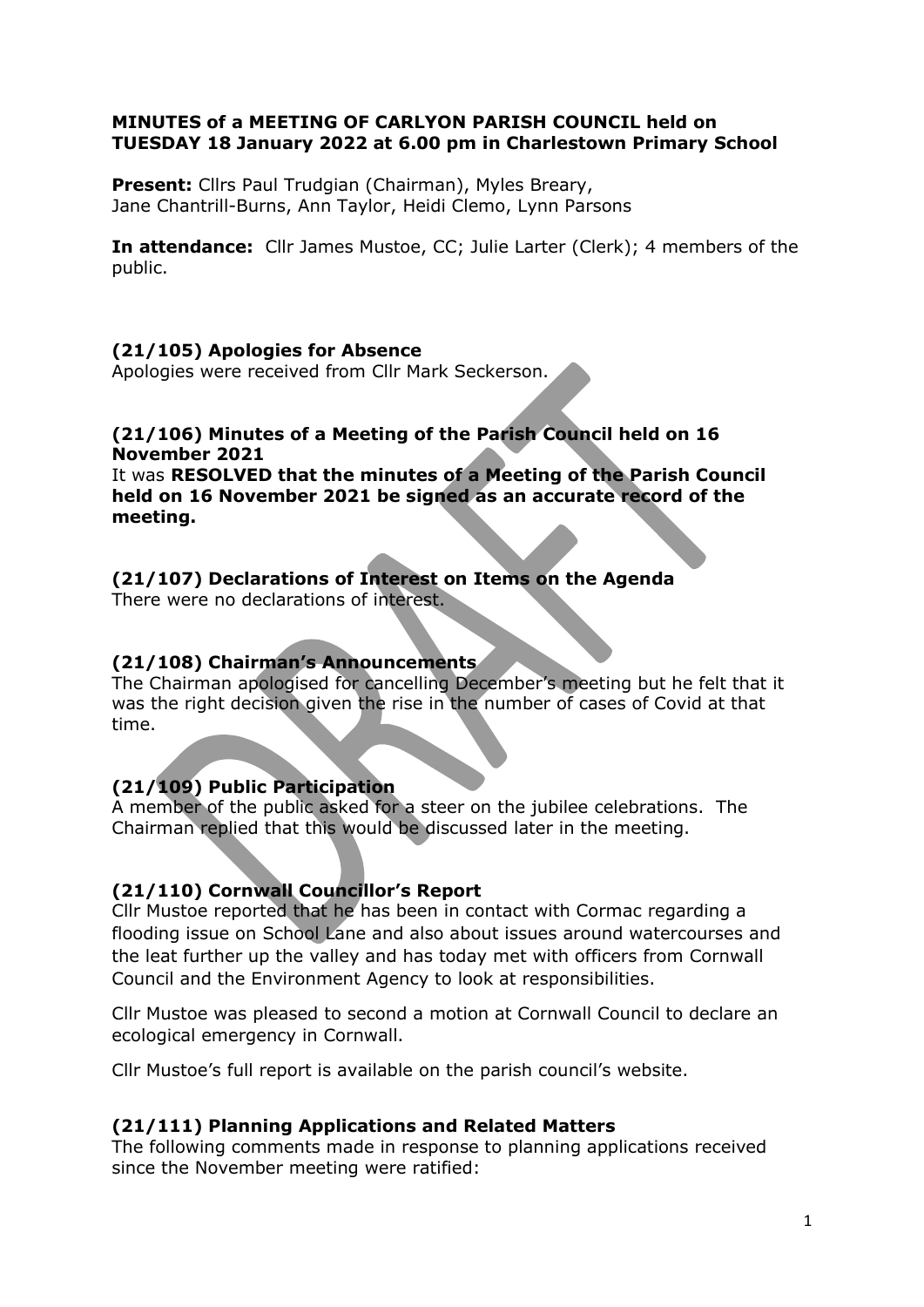(a) (i) PA21/10824 – Rivendell, School Lane, Tregrehan Mills: Proposed new garage/store including extension of curtilage (No objections)

(ii) PA21/12005 – 24 Chatsworth Way: Construction of a single storey extension and increase the width of the dropped kerb by 2m (No objections)

(iii) PA21/12324 – 1 Nettles Corner, Boscundle: Non-material amendment in relation to decision notice PA20/01824 dated 11.02.2021 for removal of the balcony and bring windows to façade of the building (No objections)

(iv) PA21/11968 – 22 Sea Road: Retention and completion of a 2 storey extension and creation of dormers to the rear elevation (The parish council objects to this proposal as the proposed extension would

protrude from the existing building line and be out of character with this part of Sea Road)

The Chairman stressed it was important that councillors respond to the Clerk ("copied to all") when she asks for comments on applications.

(b) APP/D0840/W/21/328173 – 9 Boscundle Close: Proposed woodland holiday lodges and associated works.

It was noted that this Appeal has been dismissed by the Planning Inspectorate.

### (21/112) Neighbourhood Plan

Mr Malcolm reported that a meeting held on 14 December with Robert Lacey from Cornwall Council was very useful and work now needs to be done to reword some policies and Cornwall Council need to re-draw some maps. Cllr Mustoe offered his help to ensure that the Cornwall Council sign off the draft in a timely manner.

# (21/113) Parish Projects

(i) Cypress Avenue

Cllr Breary has made a plan of the work he feels needs to be undertaken and this had been circulated prior to the meeting and will be forwarded to the Highways Officer. The Clerk was asked to book Cormac's community trailer for a Sunday towards the end of February. The Clerk was asked to research wild flower turf.

#### (ii) Wild Flowers

It was RESOLVED to purchase further wild flower seeds to be sown in the wild flower beds established last year in Tregrehan, Carlyon Bay and on the A391. The council's contractor will sow them.

(iii) Dog stations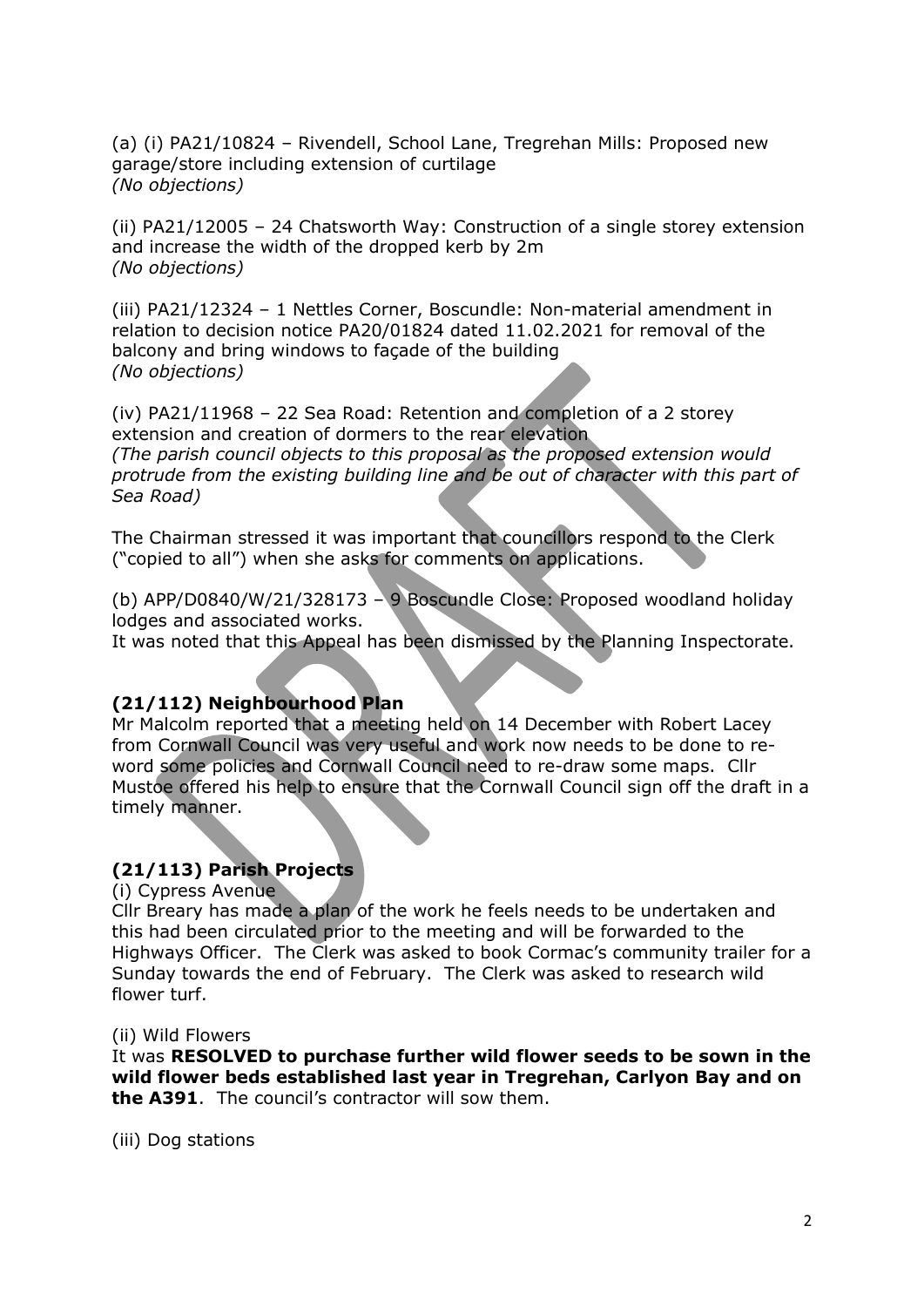The Clerk has now received the 2 dog waste bag dispensers ordered in the autumn for Tregrehan Playing field and Sea Road field and asked for confirmation of where they should be positioned.

#### (iv) Jubilee Party

A meeting of the working party was arranged for Monday 24 January and Mr Frazer from Sea Road Residents' Association will be invited to attend. The Clerk has ordered the beacon. The Clerk said that she has now received the Jubilee Tree for Tregrehan and she asked councillors to consider where this should be planted. It was RESOLVED that a plaque be purchased to be added to the existing jubilee plaques in Tregrehan Recreation Field.

#### (v) Parish Newsletter

The Chairman said that the next edition would be in the summer due to pressure of work and the difficulty in obtaining copy.

(vi) Tregrehan Carthouse Re-roofing

The Clerk reported that work is scheduled to commence at the end of February.

### (20/114) Flooding in Tregrehan

The Chairman reported that on 8 January flooding occurred in School Lane. Following a meeting earlier today, Cormac has agreed to undertake a CCTV survey of the culvert. It was RESOLVED that a dumpy bag of sand together with 100 sandbags should be purchased in case of future incidents. The Clerk is to provide Cllr Parsons with a key to the Carthouse for emergency use. The Clerk was asked to make a request to Highways to sweep the road.

# (20/115) Parish Issues

(i) Tregrehan Playing Fields

There was nothing to report regarding devolution of the field.

Cllr Parsons organised a community vegetation clearance day in December which proved very popular resulting in a substantial amount of vegetation to dispose of. It was RESOLVED to ratify expenditure of £90 for Cormac to dispose of the vegetation. Cllr Parsons wishes to organise another session in February and the Clerk was asked to book Cormac's community trailer.

A tree has fallen in the play park and the Clerk was asked to notify Cormac.

### (ii) Carlyon Recreation Field

The Clerk has received a complaint from a member of the public regarding cliff fencing in the field in front of the hotel/golf course which she has passed on to the hotel.

The Clerk reported that she contacted Brend hotels regarding re-opening the lookout and was informed that the hotel has no plans to re-open the area on health and safety grounds. The Clerk was asked to ask Brend for their reasoning behind this decision as the area is listed as a community asset in the draft neighbourhood plan.

(iii) Beach Development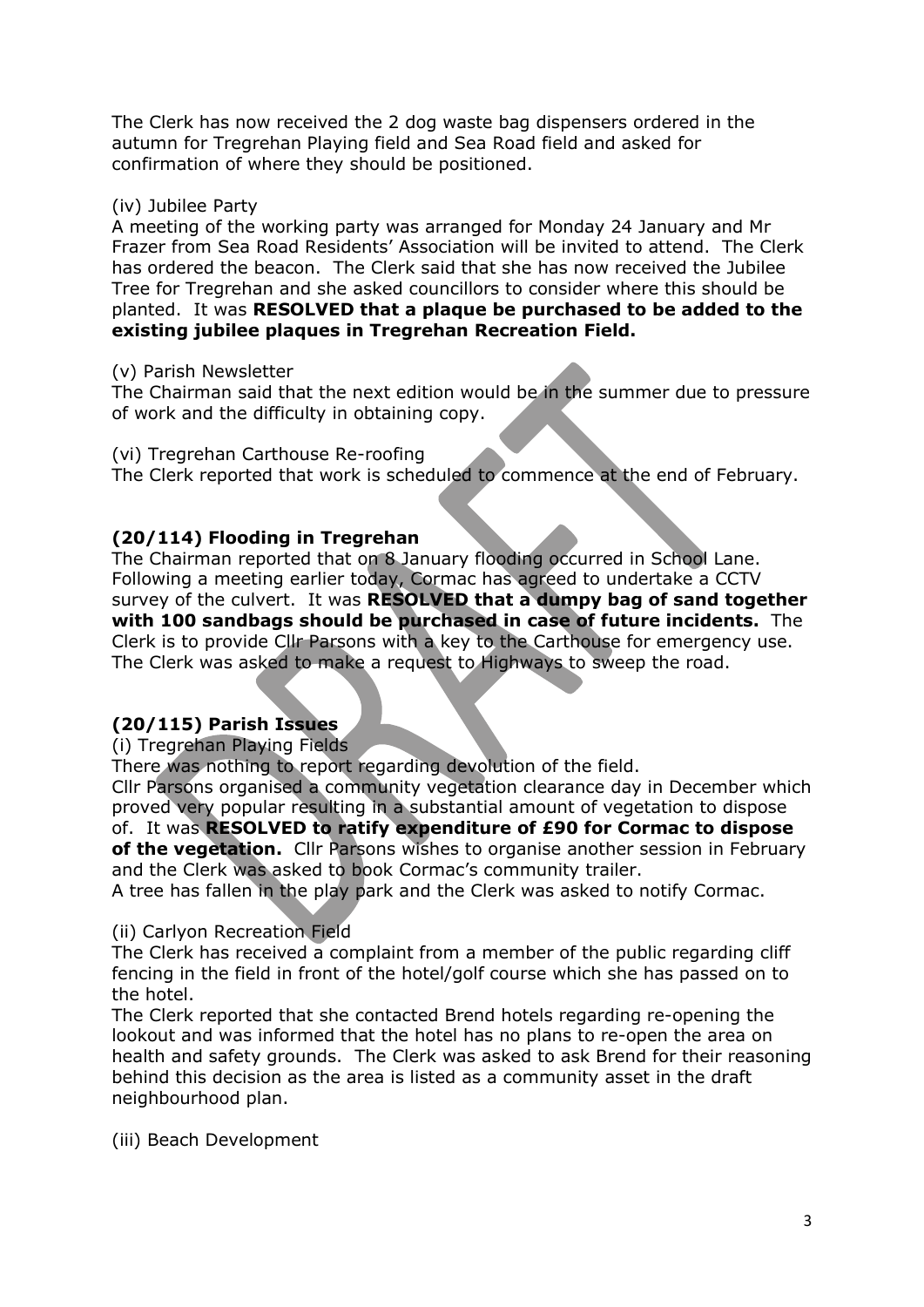CEG intends submitting a planning application imminently for glamping units on Polgaver and Shorthorn Beaches and will be giving a virtual briefing with councillors on 21 January.

(iv) Tregrehan Methodist Church

The Chairman said that there has been progress and this would be discussed in closed session at the end of the meeting.

(v) Highways Matters

(a) 20 is Plenty

It was RESOLVED to ratify the decision to nominate Beach Road for inclusion in Cornwall Council's 20 is Plenty initiative.

(b) It was RESOLVED to ratify the decision to nominate Bodelva Hill for inclusion in the Community Network Highways Scheme for safety improvements.

(c) It was noted that Cormac will be undertaking work to drop kerbs on Beach Road and Edinburgh Close between 31 January and 11 February.

(b) Other Highways Concerns There were no other highways concerns

### (20/116) Parish Councillor Vacancies

It was RESOLVED to co-opt Nathan Cooper to fill one of the vacancies in the Carlyon ward.

### (20/117) Staffing Committee

The Clerk explained that it was best practice for councils to have a staffing committee. It was RESOLVED to set up a Staffing Committee and adopt the terms of reference which had been previously circulated. The Committee will comprise of the Chairman, Cllr Taylor and Cllr Clemo.

### (21/118) Financial Matters

(i) It was noted that the childrens' Christmas party held in December in Tregrehan was covered under the parish council's insurance.

(ii) Current balances were noted and the following payments were authorised:

| <b>DD</b>   | Lloyds Bank          | Credit card*                                 | £166.28   |
|-------------|----------------------|----------------------------------------------|-----------|
|             | Complete Weed        | Mossicide treatment for Wheal Regent and     |           |
| <b>BACS</b> | Control              | Linhay Close                                 | £168.00   |
| <b>BACS</b> | Jane Chantrill-Burns | Printing and room hire for Repair Café       | £44.55    |
|             |                      | Annual monitoring fee - Tregrehan and Beach  |           |
| <b>BACS</b> | Duchy Defibrillators | Road                                         | £384.00   |
| <b>BACS</b> | Cornwall ALC         | Councillor training                          | £60.00    |
|             |                      | Annual maintenance Sea Road recreation field |           |
| <b>BACS</b> | A & A Maintenance    | and PRoWs                                    | £1,030.00 |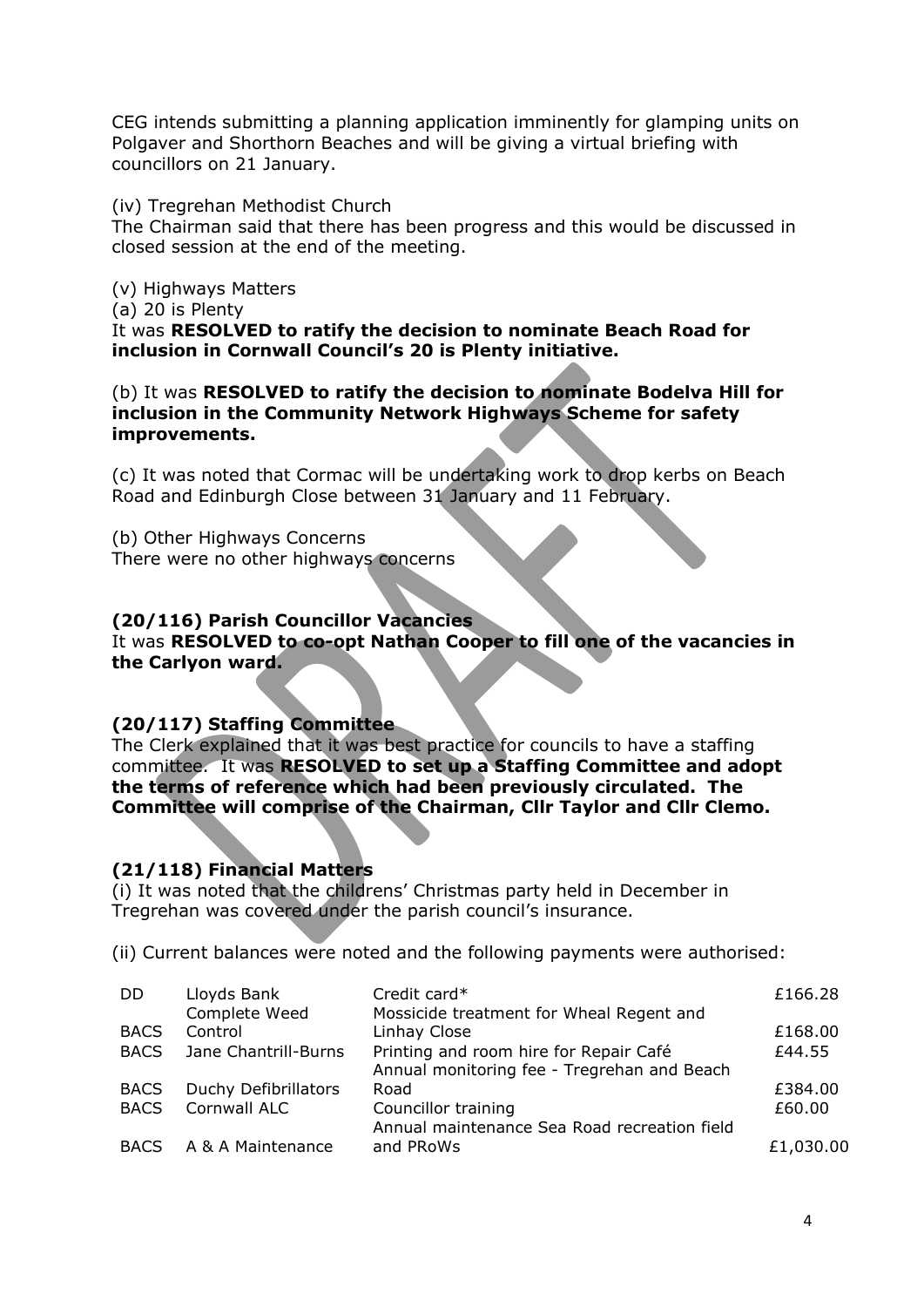|             | St Austell Bay Parish      | Printing/photocopy charges March - December<br>and 50% share of membership subscription to |         |
|-------------|----------------------------|--------------------------------------------------------------------------------------------|---------|
| <b>BACS</b> | Council                    | <b>SLCC</b>                                                                                | £183.00 |
| <b>BACS</b> | Mrs J Larter               | December salary and oncosts                                                                | £*      |
| DD.         | Lloyds Bank                | Credit card                                                                                | £18.98  |
| <b>BACS</b> | Lyreco                     | Stationery                                                                                 | £16.64  |
|             | <b>St Austell Printing</b> |                                                                                            |         |
| <b>BACS</b> | Company                    | Print and laminate map for Clerk's office                                                  | £12.60  |
| <b>BACS</b> | Vision ICT                 | Website hosting and support March 22 - Feb 23                                              | £204.00 |
| <b>BACS</b> | Mrs J Larter               | January salary, mileage and oncosts                                                        | $\ast$  |
| <b>BACS</b> | Cornwall Council           | Election costs                                                                             | £510.00 |
|             |                            |                                                                                            |         |

It was noted that Cllr Taylor undertook an internal control check on 2 December.

### (21/119) Meetings/Training Attended by Councillors or the Clerk

22 November – Cllr Chantrill-Burns attended Cornwall Council's planning training 23 November – Cllr Parsons attended Code of Conduct training

30 November – Clerk attended Code of Conduct training for clerks

9 December – Cllr Taylor and the Clerk attended a meeting of Mevagissey and St Austell Bay Community Network Panel

14 December – The Chairman and Clerk together with Mr Malcolm and Ms Aylward met with Robert Lacey of Cornwall Council to progress the neighbourhood plan

18 January – The Clerk met with Cllr Mustoe, officers from the Environment Agency and Cornwall Council to discuss flooding issues at Garker

### (21/120) Correspondence Received

A list of correspondence had previously been circulated.

# (21/121) Dates for the Diary

21 January – Virtual briefing from CEG

27 January – Cllr Parsons to attend social media training for councillors

### (21/122) Exclusion of the Public and Press

Under Section 1 (2) of the Public Bodies (Admission to Meetings) Act 1960 it was RESOLVED to exclude members of the public and press.

### (21/123) Tregrehan Methodist Church

The Chairman reported on progress and said that it is now necessary for the parish council to obtain a valuation on the building. It was RESOLVED to delegate responsibility for appointing a surveyor to the Clerk in conjunction with the Chairman.

### (21/124) Dates of Forthcoming Meetings

15 Feb (T), 15 March (Ch), 19 April (T), 17 May (Ch), 21 June (T), 19 July (Ch), 20 September (Ch), 18 October (T), 15 November (Ch), 20 December (T)